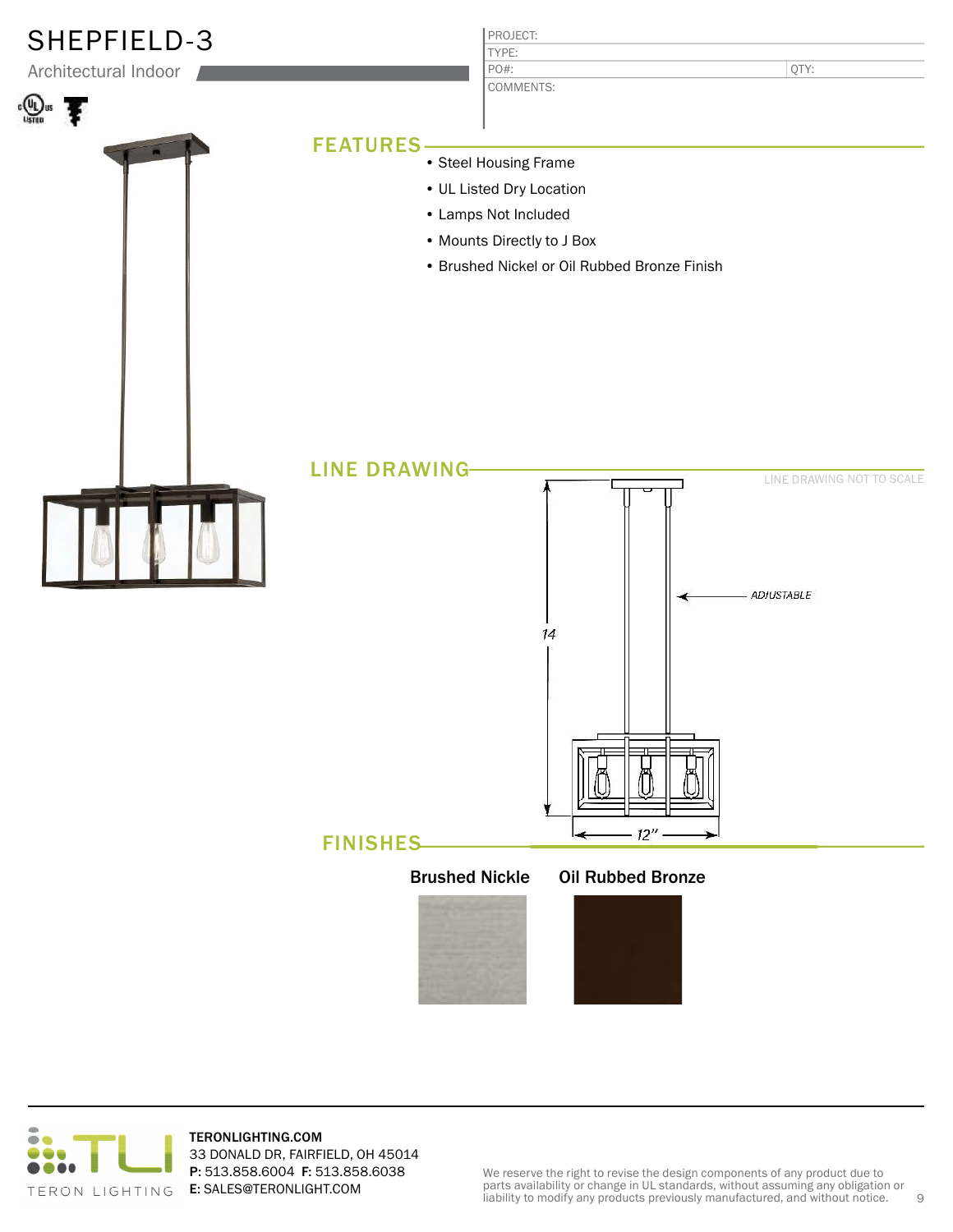

## FINISHES



## Oil Rubbed Bronze

28.5".



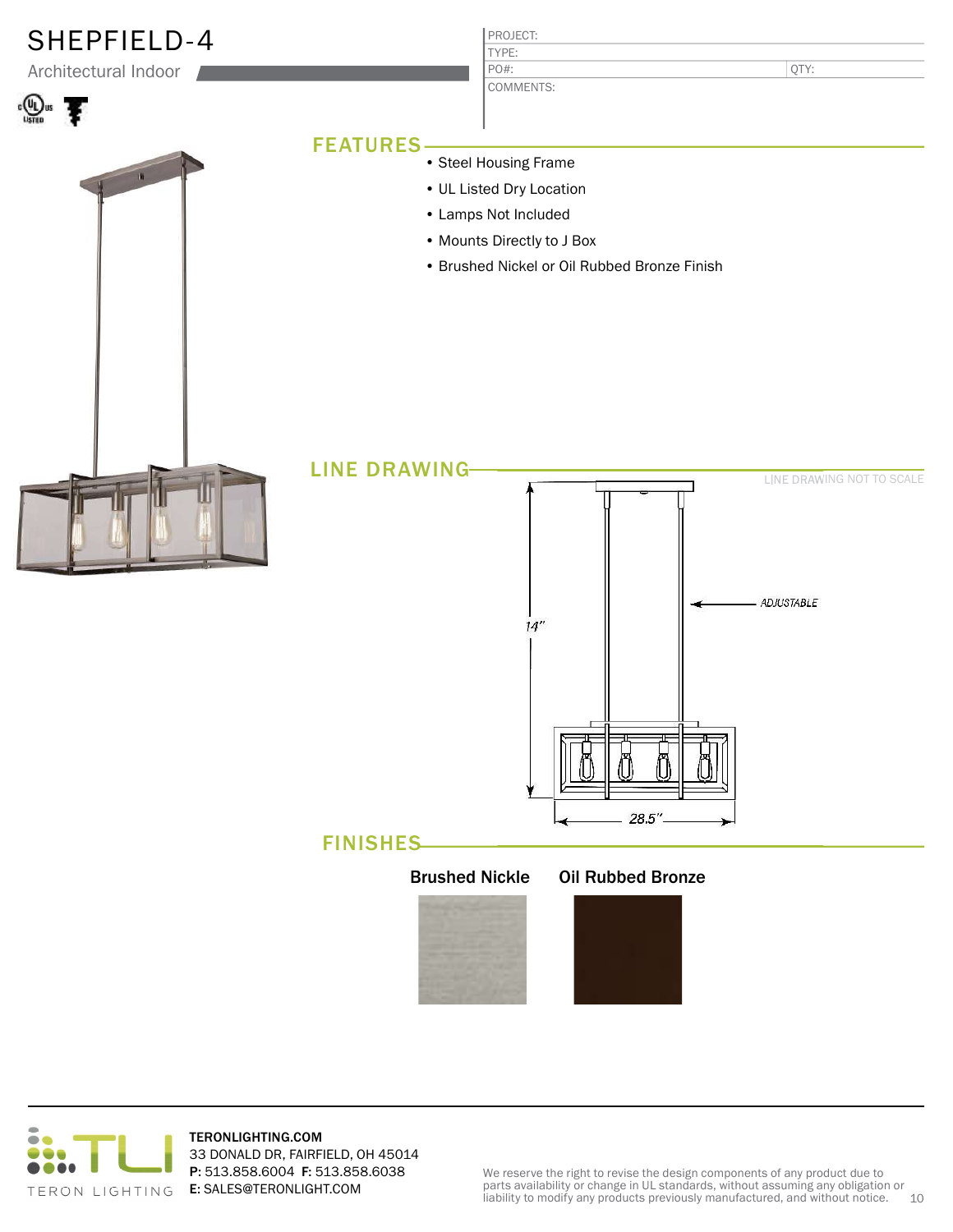